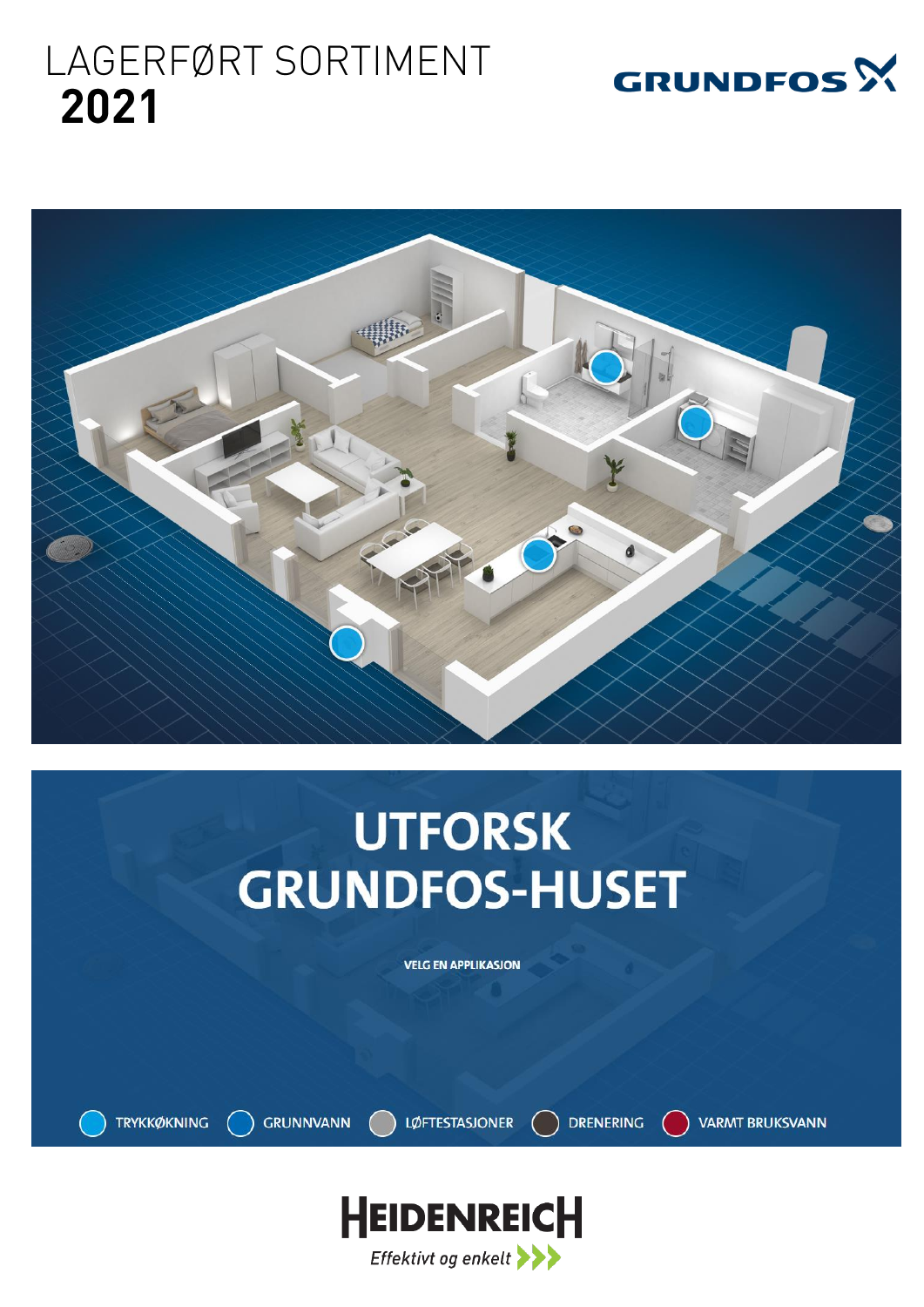



| Lev art.nr. | <b>NRF</b> | Tekst                                 |                                   |
|-------------|------------|---------------------------------------|-----------------------------------|
| 98475986    | 9042388    | ALPHA1 20-45 N 150 TAPPEVANN          |                                   |
| 99199579    | 9043137    | ALPHA1 25-60 N 180 TAPPEVANN          |                                   |
| 99411428    | 9043167    | ALPHA2 25-80 N 180 TAPPEVANN          | $\sum_{\text{cm} \text{vectors}}$ |
| 99199574    | 9043117    | ALPHA1 25-40 130 SIRK. PUMPE GRUNDFOS | $\frac{\aleph}{\triangle}$        |
| 99199575    | 9043119    | ALPHA1 25-60 130 SIRK. PUMPE GRUNDFOS | $\ddot{\circ}$                    |
| 99199576    | 9043122    | ALPHA1 25-40 180 SIRK. PUMPE GRUNDFOS | Ð<br>೯<br>$\circledcirc$          |
| 99199579    | 9043124    | ALPHA1 25-60 180 SIRK. PUMPE GRUNDFOS |                                   |
| 99411165    | 9043148    | ALPHA2 25-40 180 SIRK.PUMPE GRUNDFOS  |                                   |
| 99411175    | 9043152    | ALPHA2 25-60 180 SIRK.PUMPE GRUNDFOS  |                                   |
| 99411178    | 9043153    | ALPHA2 25-80 180 SIRK. PUMPE GRUNDFOS |                                   |
| 99371951    | 9043175    | ALPHA3 15-80 130 SIRK. PUMPE GRUNDFOS |                                   |
| 99371956    | 9043179    | ALPHA3 25-40 180 SIRK. PUMPE GRUNDFOS |                                   |
| 99371959    | 9043181    | ALPHA3 25-60 180 SIRK. PUMPE GRUNDFOS |                                   |
| 99371961    | 9043182    | ALPHA3 25-80 180 SIRK. PUMPE GRUNDFOS |                                   |
| 91480211    | 8402748    | VARMEPAKKE KOMPLETT (230 M2)          |                                   |
| 98284561    | 9041013    | EL.PLUGG ALPHA/SMÅ MAGNA              |                                   |
| 98916967    | 9040929    | ALPHA READER MI401: KUN ALPHA         |                                   |

#### MAGNA3

| Lev art.nr. | <b>NRF</b> | Tekst                               |
|-------------|------------|-------------------------------------|
| 97924338    | 9042355    | IMAGNA3 25-80N TAPPEVANNSPUMPE      |
| 97924339    | 9042356    | MAGNA3 25-100N TAPPEVANNSPUMPE      |
| 97924244    | 9042325    | MAGNA3 25-40 180 SIRK.PUMPE         |
| 97924245    | 9042326    | lMAGNA3 25-60 180 SIRK.PUMPE        |
| 97924246    | 9042327    | MAGNA3 25-80 180 SIRK.PUMPE         |
| 97924247    | 9042328    | MAGNA3 25-100 180 SIRK.PUMPE        |
| 97924257    | 9042334    | lMAGNA3 32-100 180 SIRK.PUMPE       |
| 97924259    | 9042657    | MAGNA3 32-120 F SIRK.PUMPE PN6/10   |
| 97924268    | 9042659    | MAGNA3 40-80 F SIRK.PUMPE PN6/10    |
| 97924270    | 9042662    | MAGNA3 40-120 F SIRK.PUMPE PN6/10   |
| 97924271    | 9042663    | MAGNA3 40-150 F SIRK.PUMPE PN6/10   |
| 97924284    | 9042675    | MAGNA3 50-120 F SIRK.PUMPE PN6/10   |
| 97924298    | 9042691    | MAGNA3 65-120 F SIRK.PUMPE PN6/10   |
| 97924454    | 9042754    | MAGNA3 D 32-120 F SIRK.PUMPE PN6/10 |
| 98046408    | 9040866    | MI 301 UNIVERSAL DONGLE             |
| 98284561    | 9041013    | EL.PLUGG ALPHA/SMÅ MAGNA            |



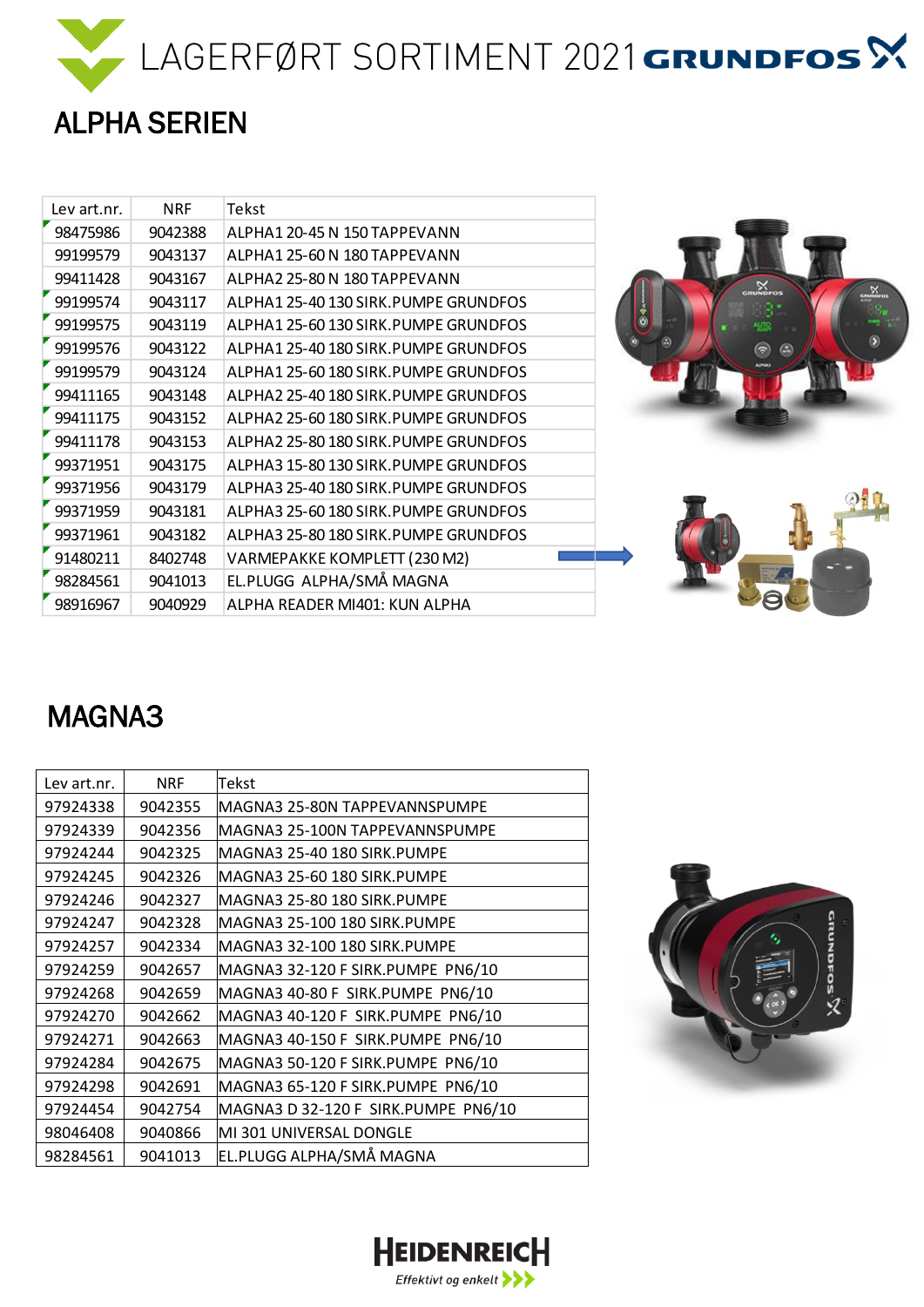

## UNIONER TIL ALPHA OG MAGNA

| Lev art.nr. | <b>NRF</b> | Tekst                                   |
|-------------|------------|-----------------------------------------|
| 529972      | 9040845    | 11/2X1 UNIONSETT MESSING DN25           |
| 509971      | 9040847    | 2X1 1/4 UNIONSETT MESSING DN32          |
| 529982      | 9040848    | 11/4X3/4 UNIONSETT MESSING              |
| 519802      | 9040851    | 11/4X3/4 UNIONSETT M/AVST INNV.GJ MESS. |
| 519806      | 9040852    | 11/2X1 UNIONSETT M/AVST MESSING         |
| 509904      | 9040942    | 1½ FLENSESETT (2 STK) F/UM(S)/UP(S)     |
| Gn140809    | 9041011    | 80X80X8 NOVIBRA GUMMIKLOSSER            |



#### KOMMUNIKASJON ALPHA OG MAGNA 3

| Lev art.nr. | <b>NRF</b> | 'Tekst                                      |
|-------------|------------|---------------------------------------------|
| 98916967    | 9040929    | ALPHA READER MI401: KUN ALPHA               |
| 98046408    | 9040866    | MI 301 UNIVERSAL DONGLE : GRUNDFOS E PUMPER |





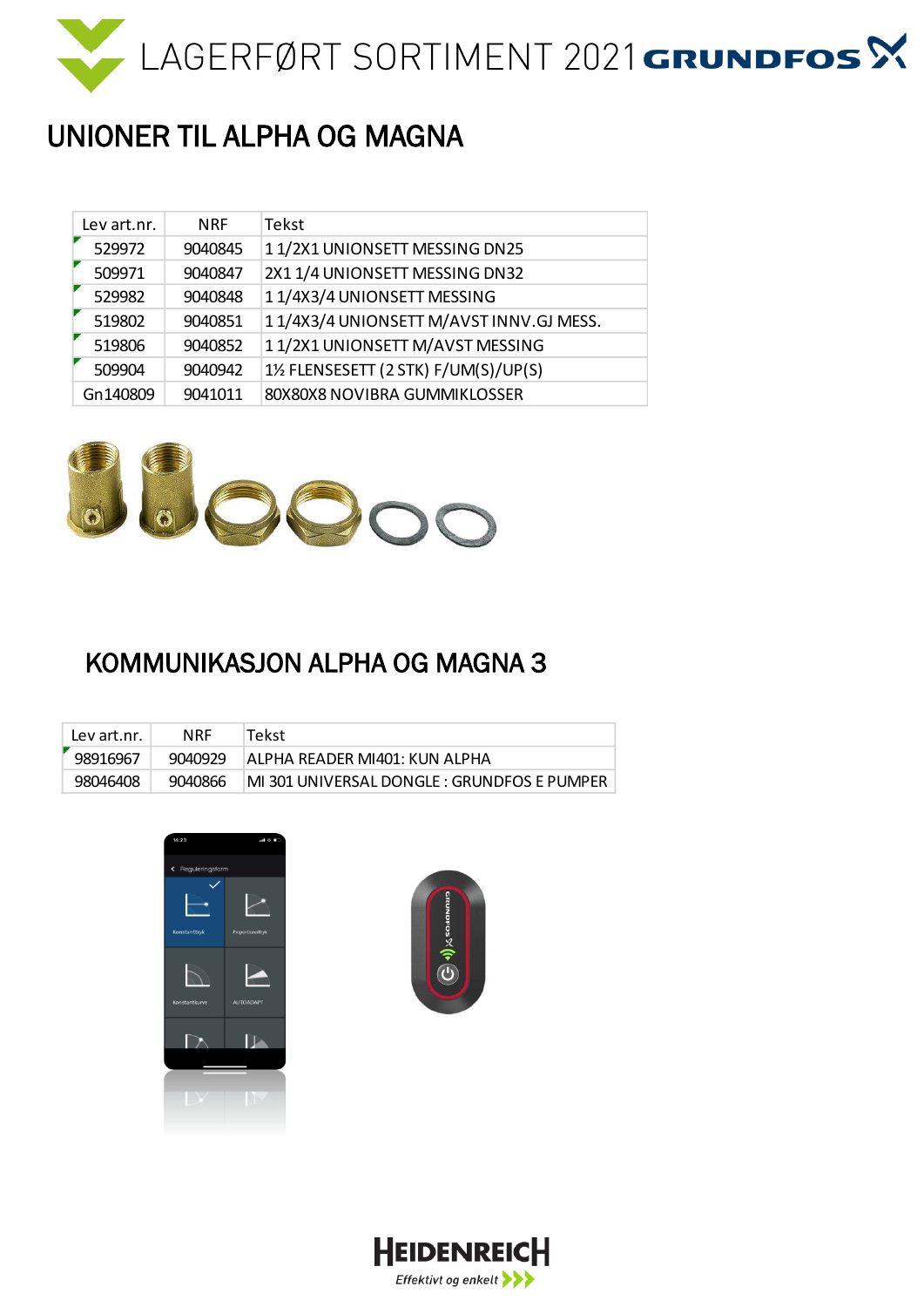

# SCALA-JP-SQE PUMPER

| Lev art.nr. | <b>NRF</b> | Tekst                                    |
|-------------|------------|------------------------------------------|
| 98562862    | 9040011    | SCALA2 3-45 SELVSUGENDE PUMPEAUTOMAT MED |
| 99458767    | 9040046    | JP 4-47 1X230V 50HZ HORISONTAL JETPUMPE  |
| 99463877    | 9040042    | JP 5-48 PT-H 1X230V 50HZ M/20L TANK      |
| 99463875    | 9040044    | JP 4-47 PT-H 1X230V 50HZ M/20L TANK      |
| 96510152    | 9041352    | SQE2-70<br>DYKKPUMPE 3 1X230V            |
| 96510153    | 9041353    | SQE2-85 DYKKPUMPE 3 1X230V               |
| 96510154    | 9041354    | SQE2-100 DYKKPUMPE 3 1X230V              |
| 09001A23    | 9040655    | SP2A-23 DYKKPUMPE 1,1KW 3X230V           |
| 00ID7946    | 9041583    | KABEL F/DYKKPUMPE SQ 2X1,5MM             |
| 00ID7947    | 9041585    | KABEL F/DYKKPUMPE SQ 2,5                 |
| 96524504    | 9041347    | KONSTANT TRYKKPKAKKE F/SQE               |
| 96021473    | 9041595    | SKJØTESETT KABEL SQE                     |
| GN133100    | 9041622    | 1 BÆREJERN F/4/6 BOREHULL F/32 RØR       |
| GN134029    | 9041627    | 6 BRØNNHATT F/4/6 BOREHULL               |
| 91480796    | 9041667    | TRYKKBRYTER 1/2 2-6,0 BAR                |
| 96733305    | 9100153    | TRYKKTANK C2B 100 LITER GRUNDFOS         |
| 96480773    | 8402753    | MONTERINGSBRAKETT FOR TANKER             |









#### Ekspansjon

Lev art nr NRF tekst 8402706Ekspansjonstank GT-HR 12 90° PN 6 8402861Ekspansjon/membrantank vannforsyningGT-U-12 70° PN 16 8402887Monteringsett membrantank 1" tilslutning